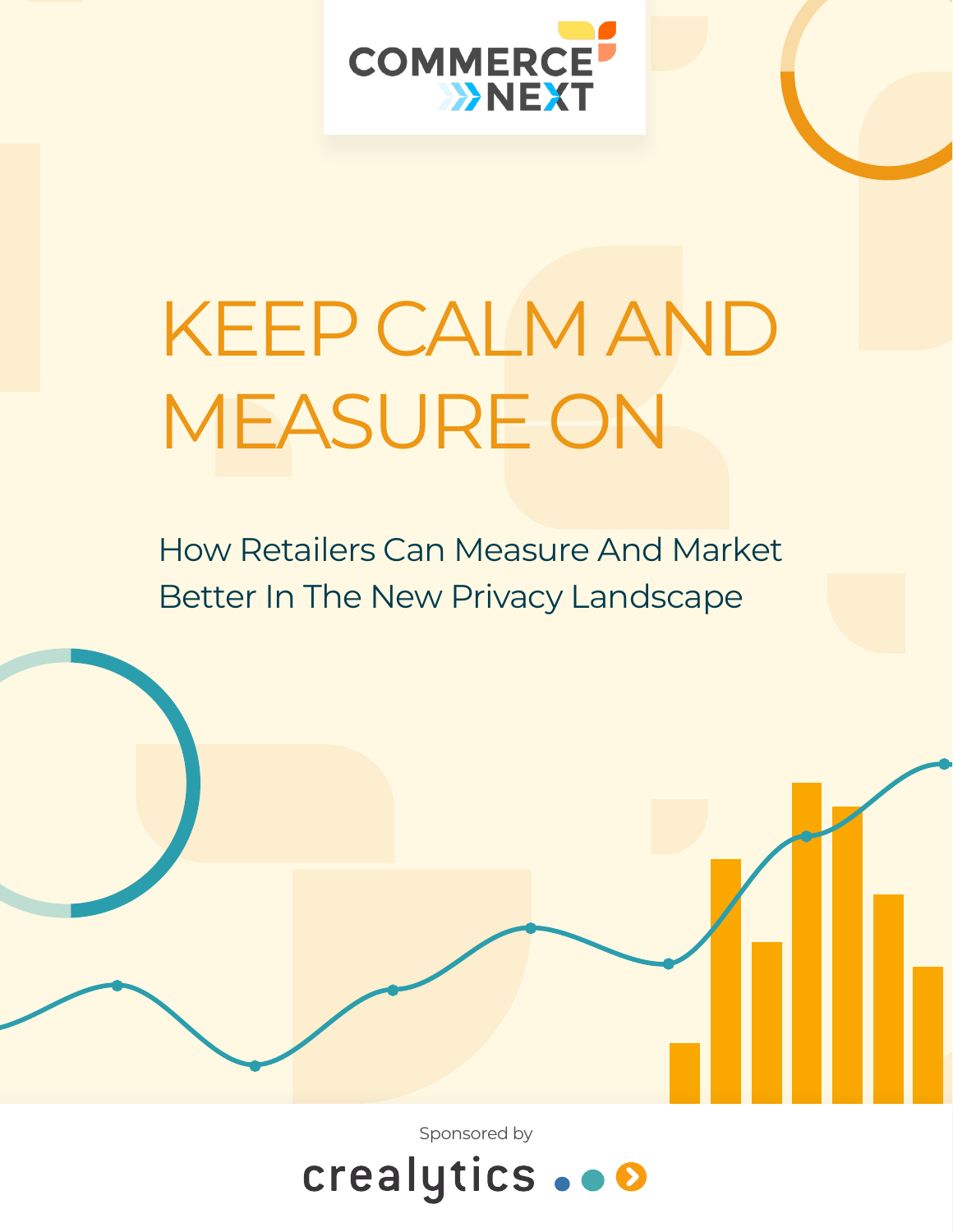# FOREWORD

For the last few years, privacy concerns among consumers have been on the rise. Data breaches in the news, plus the passage of the landmark General Data Protection Regulation (GDPR) in Europe, put everyone in ecommerce on their toes — and helped garner support across the U.S. for individual state-wide consumer protection laws. Big Tech saw the writing on the wall and started putting in place its own privacy measures: first, Safari killed the tracking cookie; then, the iOS14.5 update limited the use of device IDs; and, soon, Chrome will be eliminating the 3rd party cookie. All of these changes chipped away at how the retail and ecommerce industry marketed and measured their campaigns.

Today, retailers have the opportunity to engage with more ecommerce customers than ever before, but it comes at a point when traditional data-driven marketing is forever changed, and regulators and Big Tech are inching toward giving consumers more control over their data. These new parameters require some significant rewiring of the way we, as an industry, implement our acquisition and retention strategies — and the way we measure our success.

To help, CommerceNext fielded a survey sponsored by Crealytics to understand how retailers and brands view the new privacy, post-cookie environment and what their strategies are for navigating it.

#### **Our goals of this research were to:**

- Study the impacts and challenges felt by a post-cookie environment.
- Find out how retailers are strategizing past new privacy restrictions.
- See how prepared our industry is overall to maneuver and measure through the next phase of privacy.

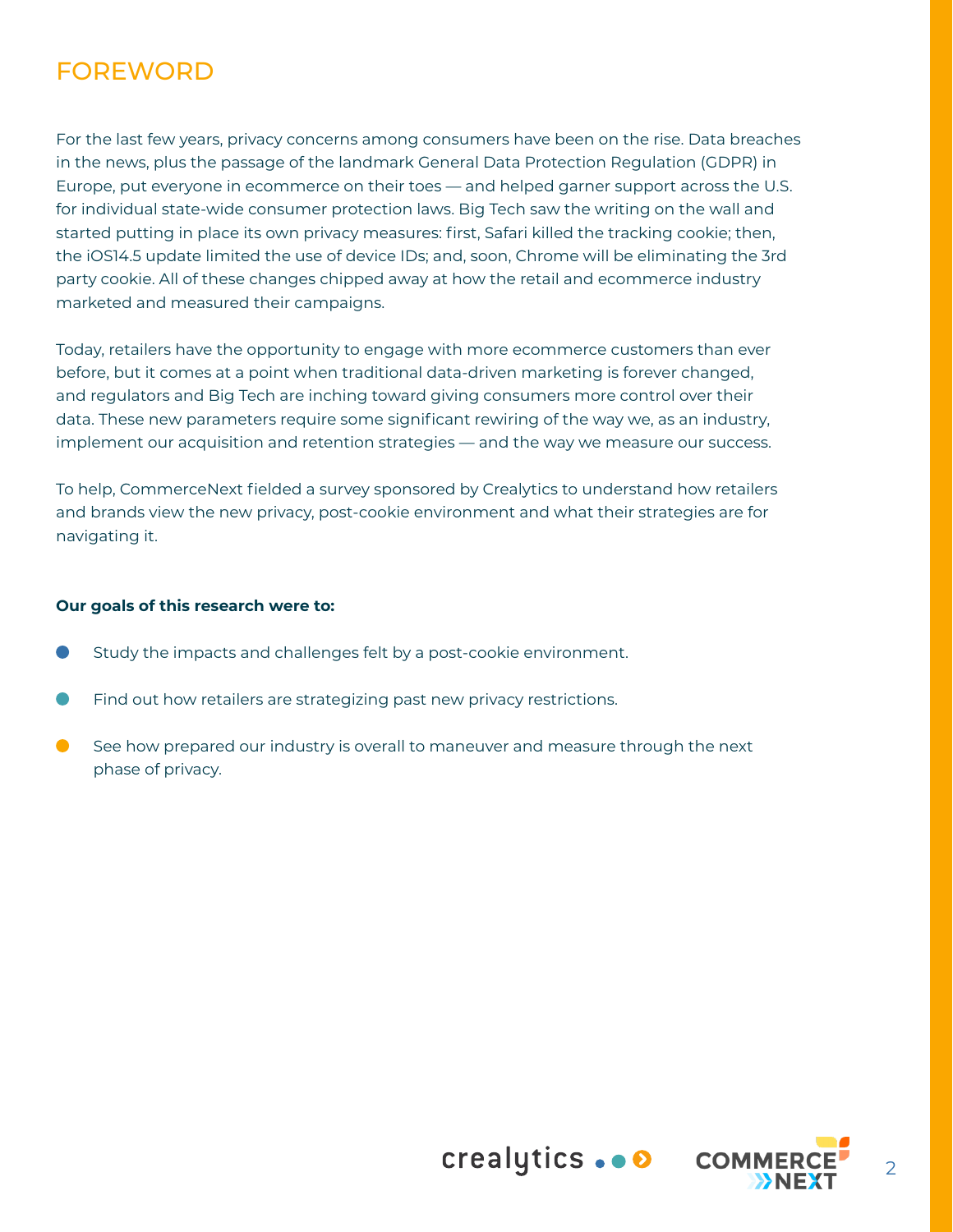# METHODOLOGY

For this report, we surveyed 104 high-level retail and brand marketers in June 2021 to weigh in on their marketing strategies and challenges within the context of the changing privacy landscape.

As we analyzed the results, we noticed a few significant differences between "digital-first retailers" and "incumbent retailers," both of which are shown grouped below. Digital-first retailers started out online and are digitally native. Incumbent retailers started out with stores, catalogues or as wholesale brands; for them, digital was added after inception.





crealytics... O COMM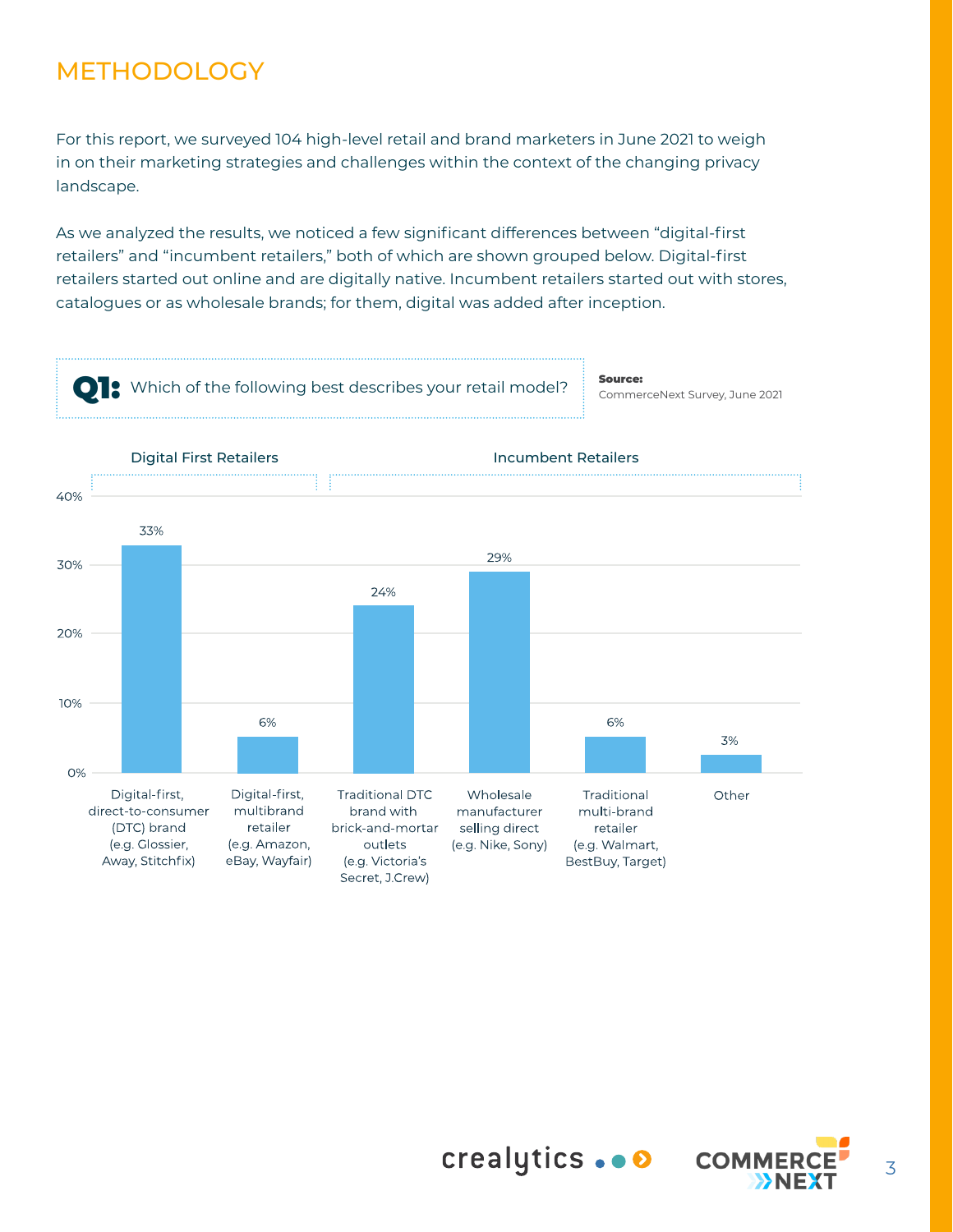# SUMMARY OF RESULTS

A lot of the privacy media hype centers around cookie and device ID extinction and what impact that will have on targeting and display. But, this is only part of a much bigger story for retailers. While there is fear, uncertainty and negativity among many in our industry, retailers are moving forward and they know what they need to focus on: first-party data and measurement.

This brief report summarizes how retailers are feeling about and prioritizing their marketing tactics and measurement tools within a first-party data only environment. A few key takeaways from this survey's results include:

- Digital-first retailers feel more adversely toward the privacy changes, but all retailers are worried about performance in a privacy-first environment.
- An overwhelming majority of all retailers are using first-party data in acquisition, but fewer are exploring more complex applications.
- Marketers recognize their (over-)reliance on last-touch ROAS and need to diversify their marketing measurement toolbox, including combining more advanced methodologies to achieve a complete attribution model.



4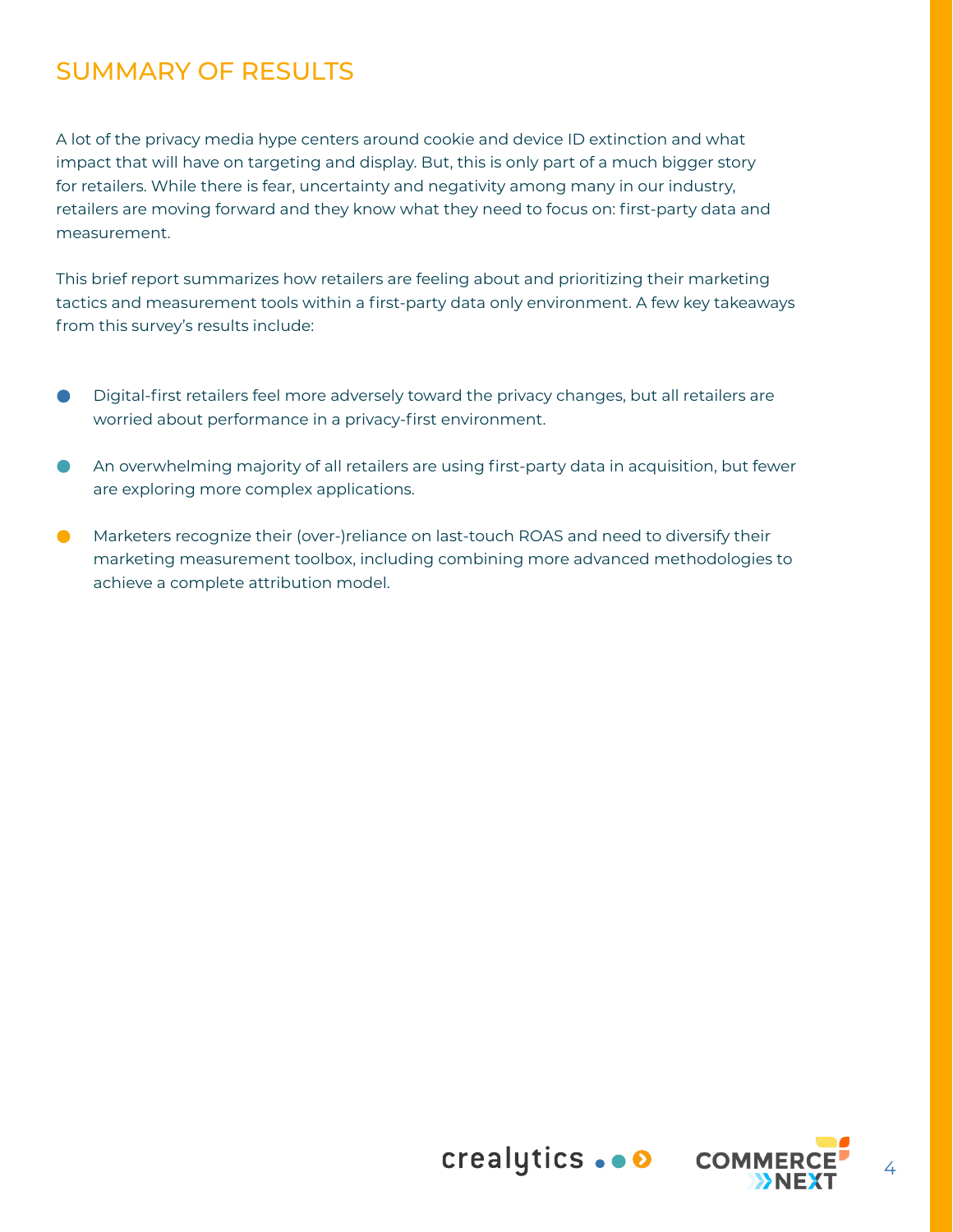# PRIVACY CHALLEGES: WHAT'S EVERYONE SO WORRIED ABOUT?

Our industry is basically in the "It's complicated" stage with privacy and data. Retailers feel they have more to lose than to gain in this evolving privacy-focused environment. This lukewarm sentiment is driven by legitimate challenges, from reduced targeting precision to less data points for accurate measurement and tracking. Overcoming these challenges means focusing on first-party data and evaluating and evolving marketing measurement toolkits.

#### Marketers show mixed feelings toward the death of the cookie and the birth of a privacy-first era.

Fifty-six percent of digital-first retailers reported a more negative outlook on the changing privacy-focused landscape. While incumbent retailers had a more neutral outlook to the postcookie world, very few retailers (12%) had a positive sentiment toward what could enfold in this new environment.



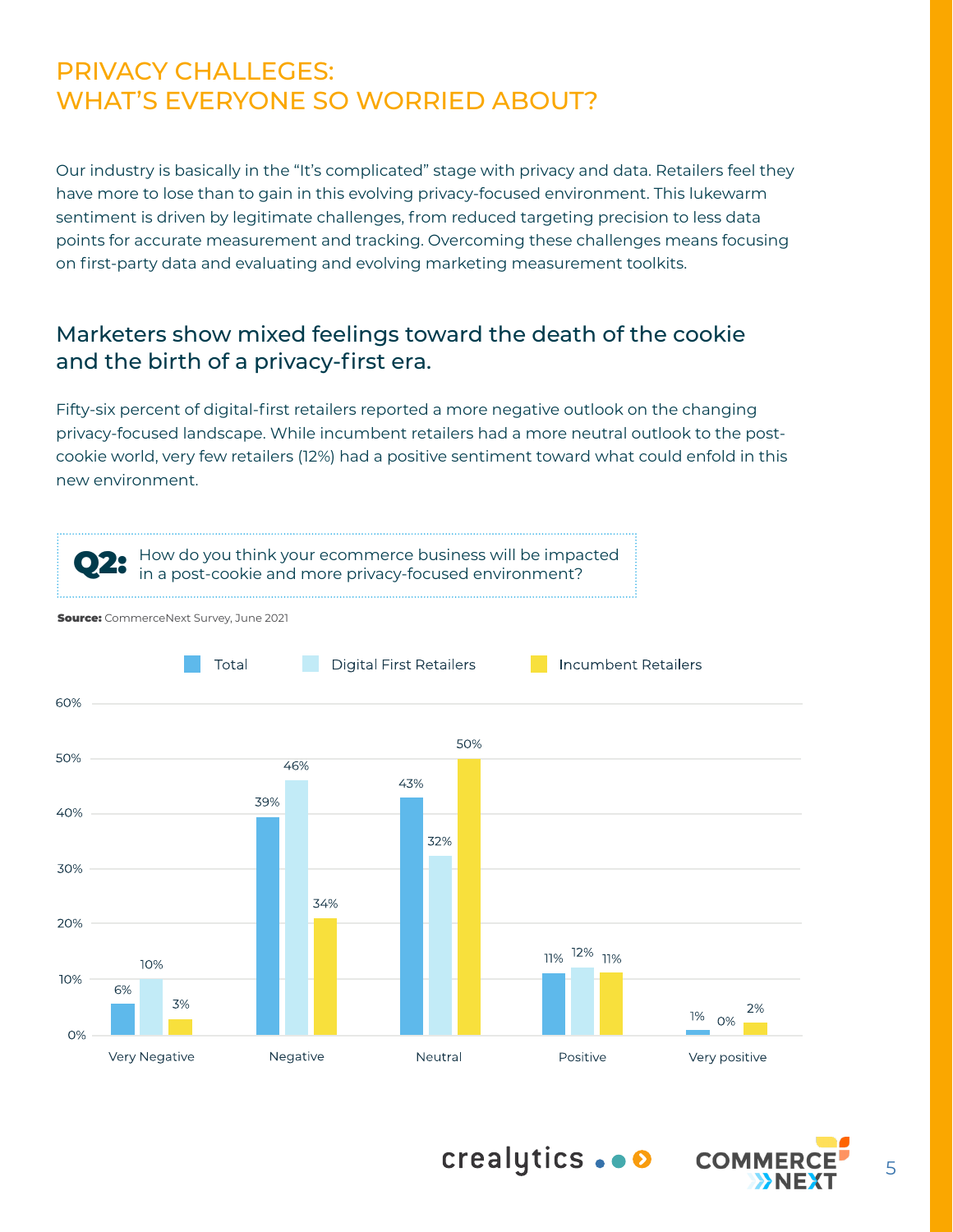It is not surprising that digital-first retailers had a more somber outlook; generally, they bear a heavier reliance on (and investment in) marketing technology and digital channels than their (mainly) omni-channel peers. While they may have the tools and processes needed to overcome their cookie withdrawal, they are likely still worried that less data could jeopardize their competitive advantage in making customer-driven decisions by aggregating and understanding disparate sources of customer data.

#### Most have serious performance marketing anxiety.

Our survey validated the idea that retailers anticipate the greatest post-cookie challenges to be around performance marketing, targeting and measurement. Specifically, retailers across the board are worried about: addressing lower efficiency in paid advertising (68%), lower targeting precision in digital advertising (58%) and having less data points in digital marketing performance management (49%).



crealytics... O COMM

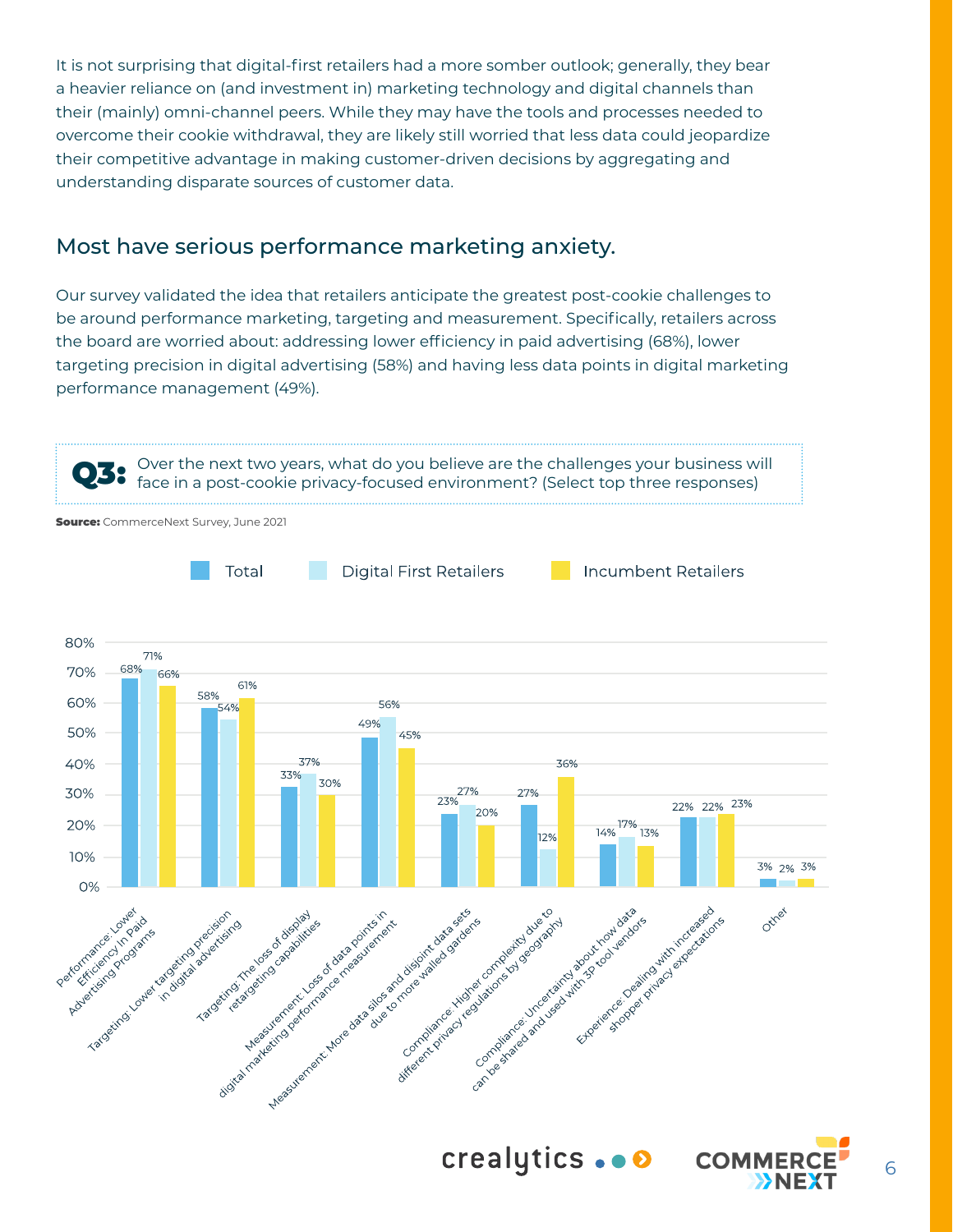In a post-cookie world, targeting is likely to become less precise, and some retailers are already experiencing this pain. For Aaron Magness, CMO at Thistle, the biggest challenge he faces is keeping interested customers engaged without the ability to retarget them, which means winning them over from their first interaction with the brand. "The changes going on in the Facebook and Apple ecosystems make it more challenging and a higher lift for marketers to be relevant to the right people at the right time. We need to ask ourselves 'How do you tell your brand story on that first visit?' How do we get more information and more relevancy so that when a customer does come to your site, they understand immediately and don't need to be reminded through retargeting."

Seeing heightened anxiety over ad performance, it follows that measuring that performance would be perceived as a challenge as well. Measurement challenges in a privacy-first world arise from two distinct areas, even though both result in missing data points: (1) technical tracking limitations, which break conversion tracking, resulting in missing data points and incomplete conversion paths; and (2) limitations in measurement due to user consent regulations. According to Usercentrics, a leading user Consent Management Platform, this could mean between 25% and 75% less tracking data points for retailers. Interestingly, in our survey, digitalfirst retailers recognized this pain, with 56% calling out performance measurement as a key challenge.

It's clear everyone is worried about privacy. In answer, retailers are pursuing two major strategies: making better use of their first-party data, and evaluating and improving their marketing measurement toolkits. These critical lines of defense are likely to change the game in how retailers evolve into the next phase of cookieless marketing.

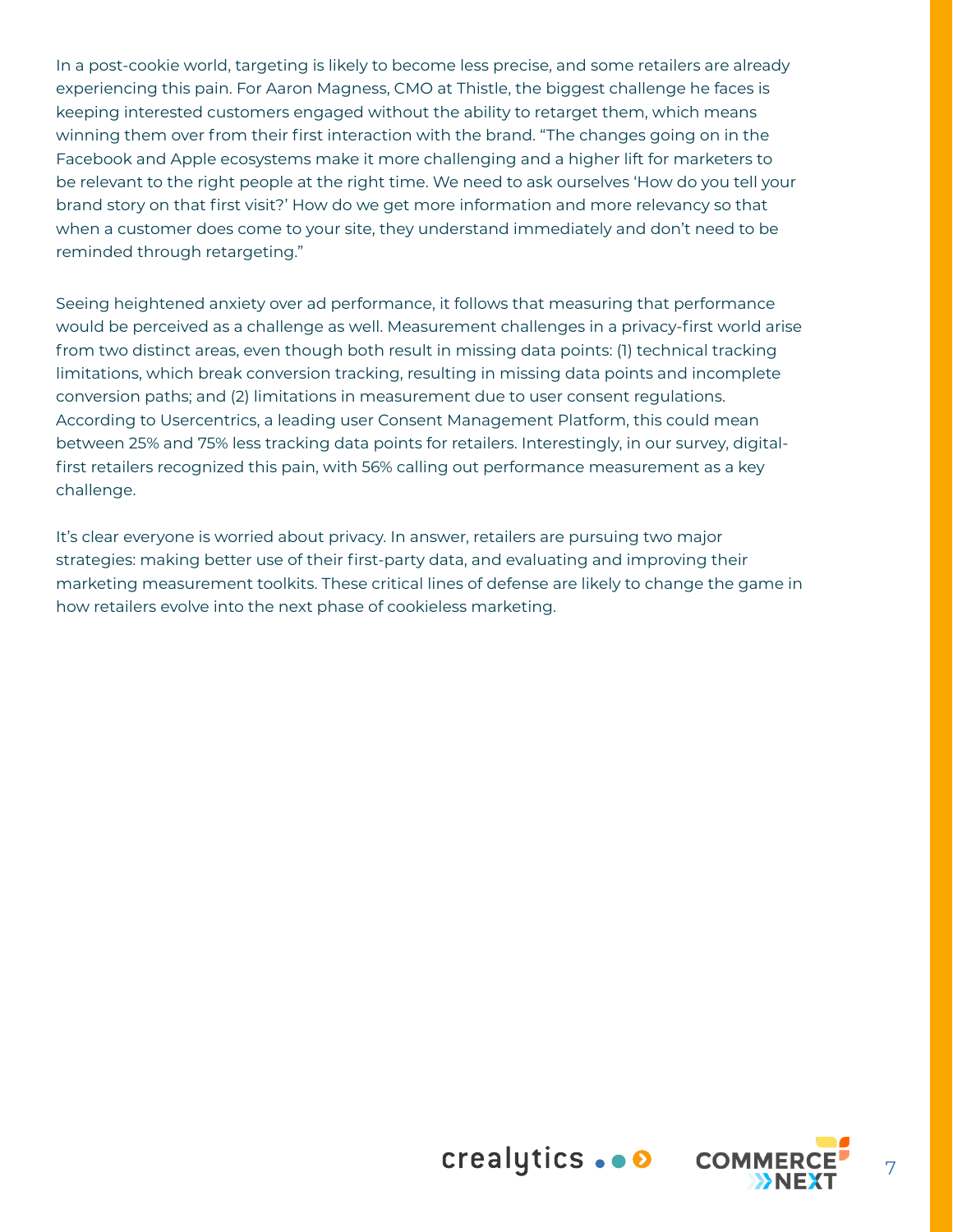# PRIVACY PROGRESS: WHERE RETAILERS ARE FINDING NEW OPPORTUNITIES

With the loss of third-party data, retailers are investing in strategies that will help them collect and leverage data they already have access to (first-party data) and measure that data more effectively to monetize the right acquisition and retention tactics. Neither of these efforts are an easy undertaking.

#### Retailers ready to play zone defense.

What strategies do you expect to focus on to adapt to a post-cookie and privacyfirst environment? (Select top three responses)

**Source:** CommerceNext Survey, June 2021



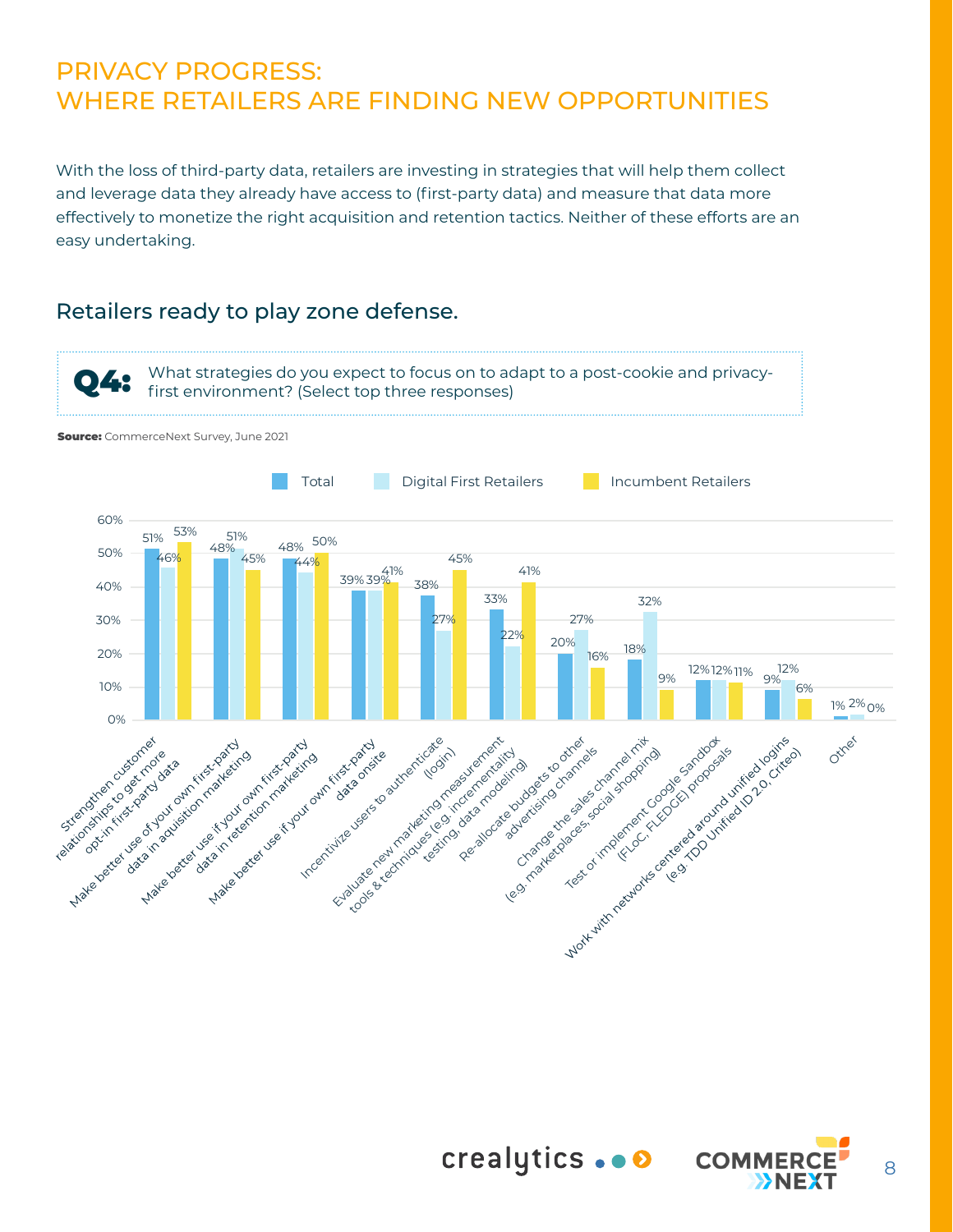Retailers are focusing on first-party data to defend and improve their marketing and advertising performance by activating it across many use cases, such as acquisition (48%), retention marketing (44%) and onsite personalization (39%). The death of the cookie plus browser tracking restrictions also make it harder for retailers to identify returning users, which is why many plan to incentivize users to log in (38%).

Many are also re-evaluating their marketing measurement toolkits. Not surprisingly, incumbent retailers (41%) are more likely to prioritize these efforts, as they are often challenged by legacy data infrastructure and organizational challenges that inhibit accurate measurement and tracking.

#### Putting first-party first.

First-party data has become an increasingly strategic asset. Google and Facebook derive their targeting power from knowing user intent and interests. Ecommerce brands increasingly activate first-party data to improve their targeting and personalize their messaging. Some even go down the Amazon path and monetize their first-party data to turn into retail media platforms. In the digital world, access to first-party data and its activation are more and more directly linked to revenue growth. In a privacy-first world, how retailers leverage first-party data may become a competitive differentiator.

Knowing its importance, retailers are aware of the key challenges around leveraging first-party data to its fullest potential: collecting and managing data.



9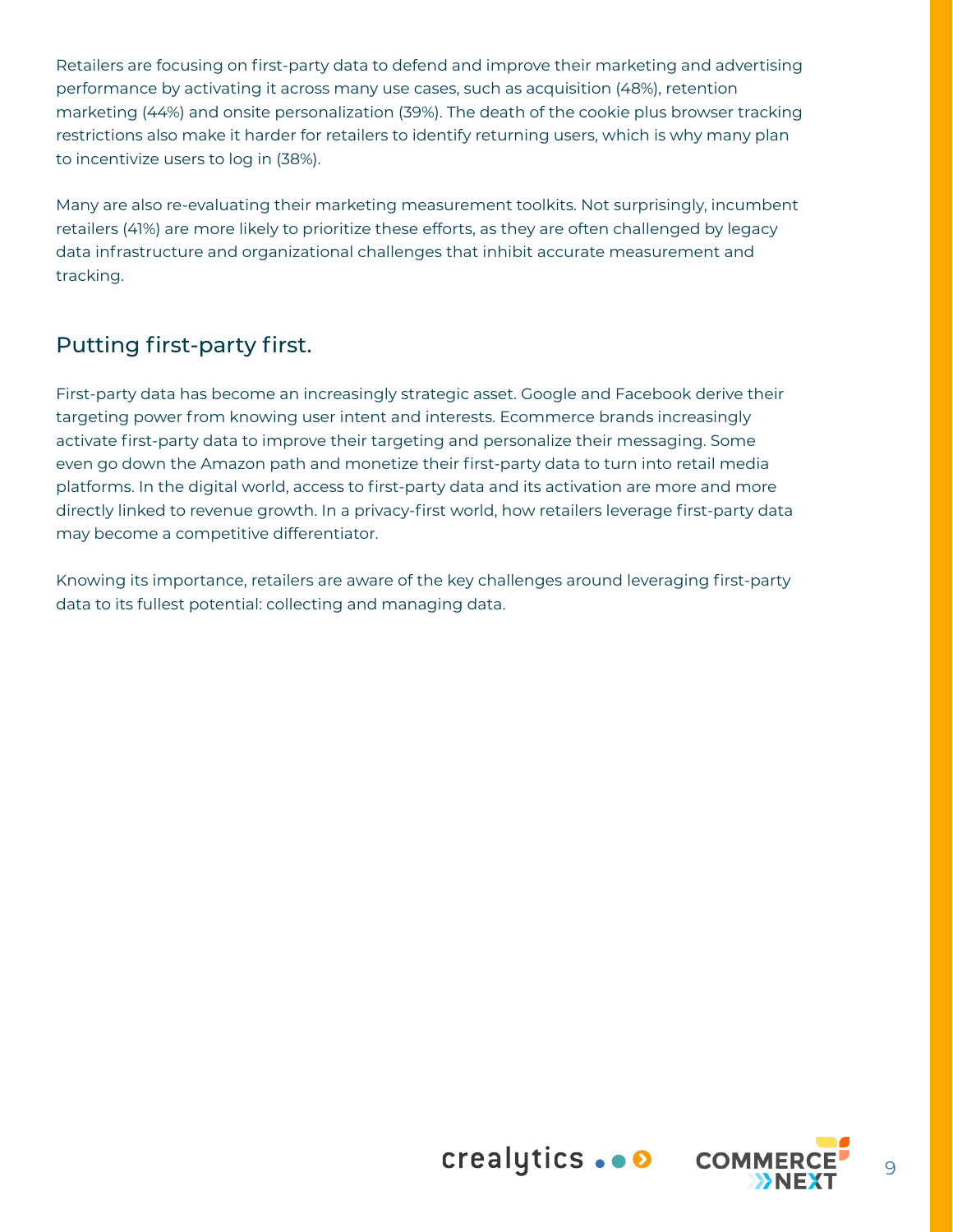

Beyond data collection, priorities shift between digital-first and incumbent retailers. Digitalfirst retailers, who presumably have solid customer data management tools in place (single view of customer, etc.) are focused on challenges relating to prioritizing use cases and the data activation needed to execute against these use cases (51%). While incumbent retailers are equally focused on use cases and activation (50%), they first have to tackle their biggest challenge around customer data management (64%). This truly reflects the infancy stage we are still in when it comes to the discipline of first-party data activation.



crealytics... O COMM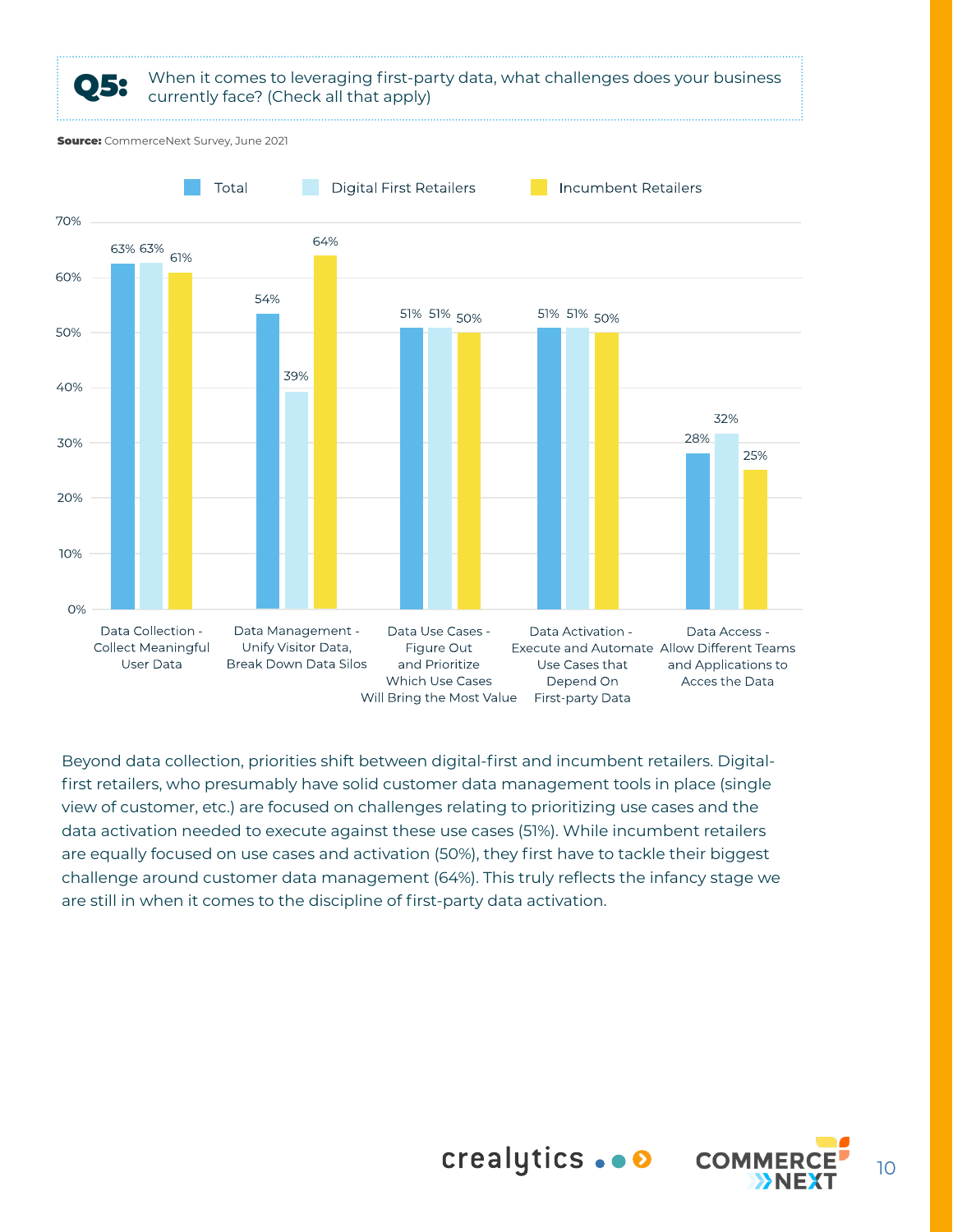In her post-survey interview, Emily Culp (Former CEO, Cover FX Skincare & Board Member, Mizzen + Main) emphasized the importance of first-party data collection and management, advising companies to hire talent in-house to help get the data you do have (first-party) organized and in a format that is more actionable for future use."

Incumbent challenges around data collection and management will likely eventually disappear with the increased prevalence of Customer Data Platforms (CDPs). But, the increasing privacy restrictions will put more pressure on all retailers to define what data is important to collect, how it will be of mutual value to retailers and customers and, ultimately, how it will grow the business.

To understand more about the use cases around first-party data, we asked retailers how they leverage this data today. An overwhelming majority (84%) of retailers are already optimizing acquisition using first-party data. Because using lookalike audiences is a simple and effective tactic, it's understandable (if not a bit surprising) that first-party data is now used so extensively for acquisition.

Q6: How are you leveraging first-party data today? (Check all that apply)



Figuring out the next-gen first-party data use cases — in addition to acquisition and retention — and making data activation work throughout the customer's lifecycle will be two of the greatest challenges for ecommerce throughout the decade.

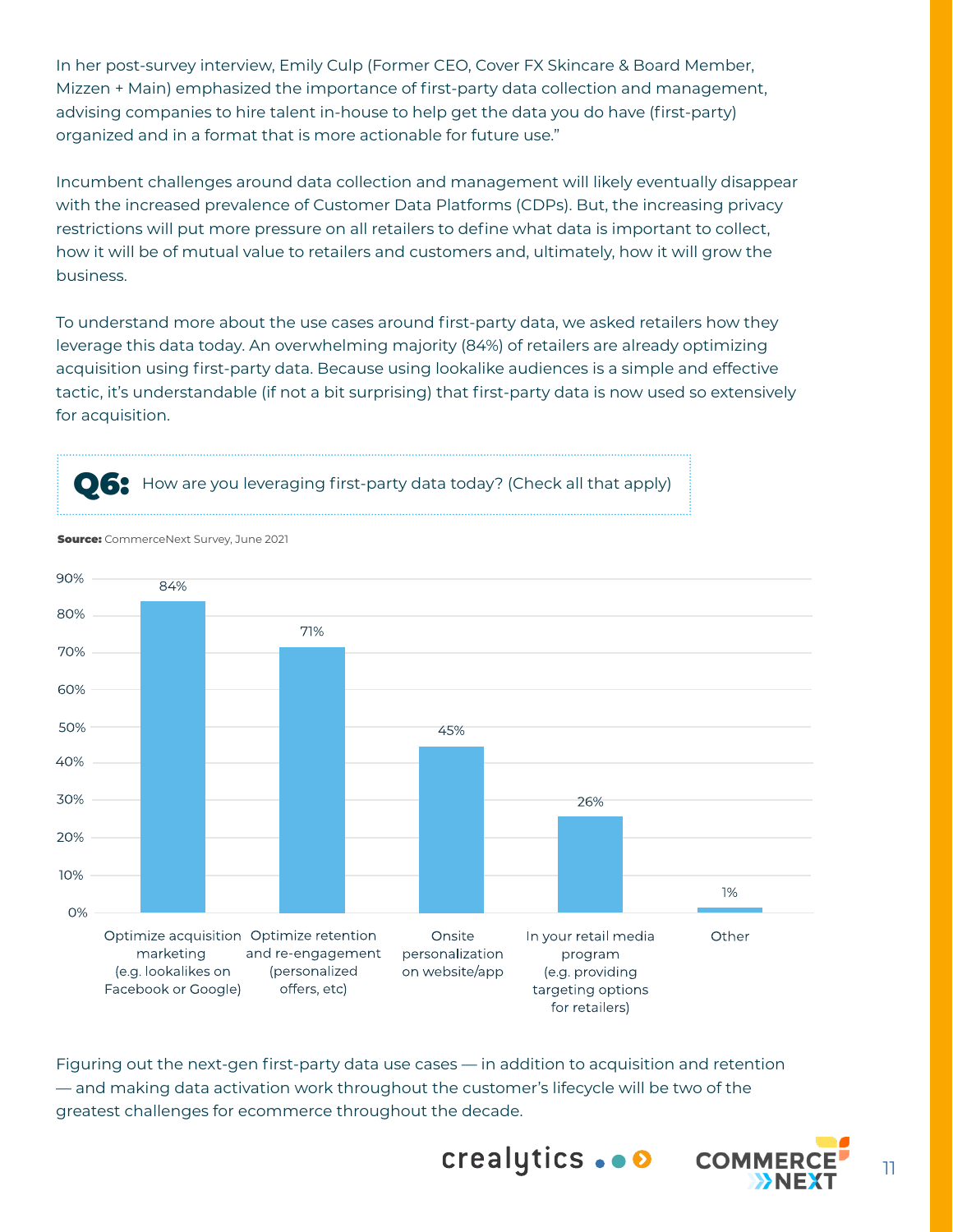#### Measurement has new rules.

Overall, last-touch ROAS is still dominating marketers' attention. While we all know we need to replace it with more robust measurement tools, only 46% of retailers have advanced to using multi-touch attribution.





However, even if all retailers used multi-touch attribution instead of last-touch ROAS, there are still key challenges, given that the rules of the game are changing significantly. Retailers are starting to embrace new measurement tools, diversifying to include more advanced measurement tools that will ultimately help them combine data points and ask smarter questions. We were pleased to see 63% of retailers using Customer Lifetime Value measurement; this helps retailers create a longer-term valuation of their best customers so they can focus resources on campaigns and channels that attract high-value customers.



crealytics... O COMMER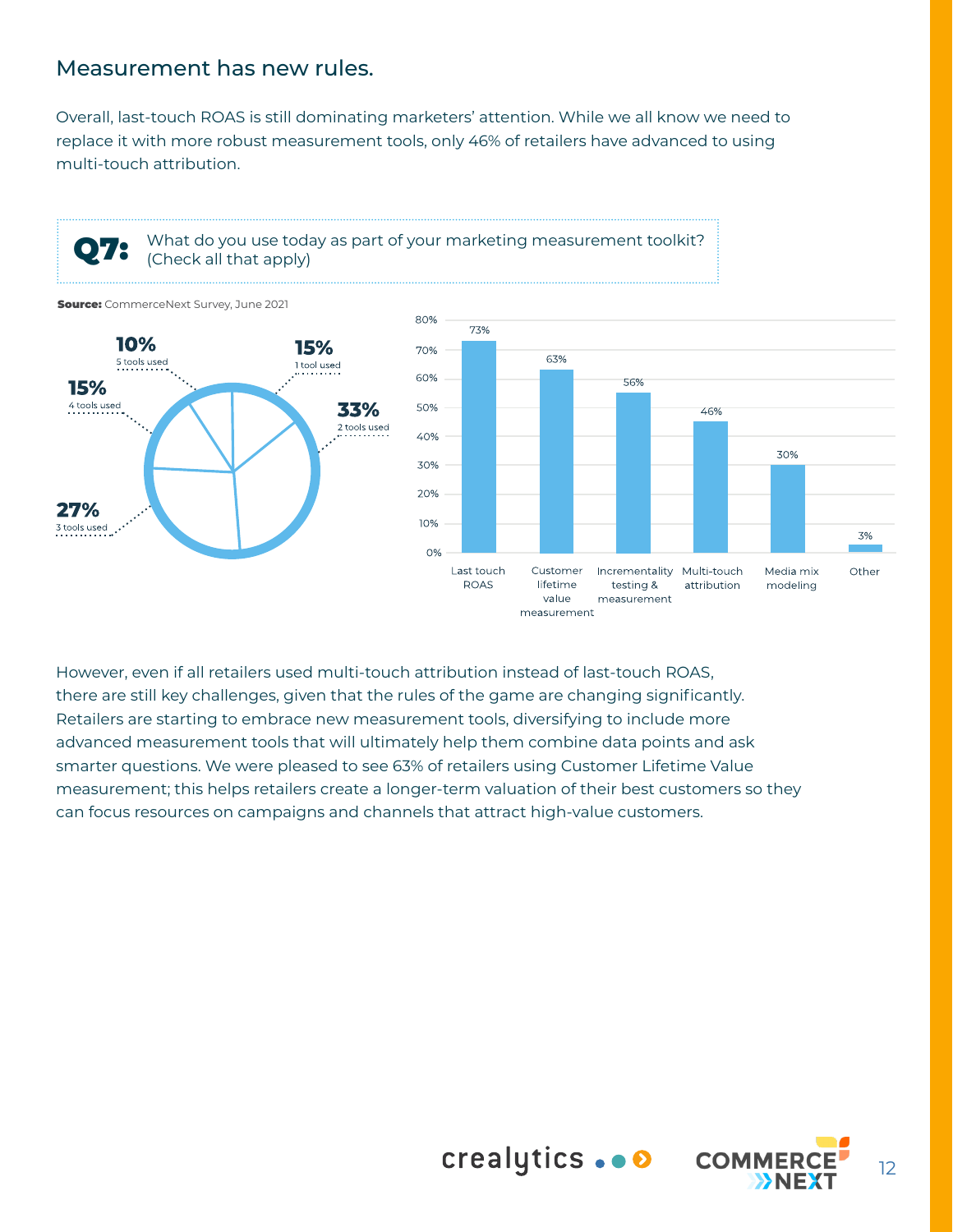Fortunately, incrementality testing has entered 56% of retailers' measurement tool boxes, a development that could be fueled even more by privacy and tracking restrictions. This trend shows that marketers are starting to question the belief that attributed conversion is lost when a performance campaign is turned off. Today's conversion-focused, transaction-driven attribution model does not reflect true ecommerce business value, and retailers are now showing openness to finding new ways to measure value that leads to healthy lifetime ROI.

Over half of the retailers surveyed are using three or more measurement tools. What still remains to be seen, however, is if these retailers are now combining these tactics to optimize their effectiveness, or still using them independently of each other for different use cases.

We know a few digital-first retailers, like Thistle, are already tinkering with their own measurement recipes. Magness explains, "From a measurement standpoint for us, it's a combination of what you're seeing in your platform, your centralized data warehouse and in the 'How did you hear about us?' section as an example. The triangulation of all these pieces becomes much more impactful."

#### CLV Success Spotlight

#### **How an IR100 Retailer acquires more loyal customers using first party data activation**

A leading global retailer in the office supplies industry wanted to shift paid search budgets to acquire more loyal customers with a high lifetime value. So, it pivoted from shortterm revenue and ROAS goals towards a customer lifetime value approach. CLV-ROI goals optimize for both short- and long-term profitability. For instance: if new customers acquiring printers had a higher lifetime value because of regular repeat ink purchases, a CLV-ROI optimization would learn that and activate the knowledge in media buying. Thus, the retailer was able to use its first-party data to predict lifetime values, fueling Google Ads with the data needed to bid higher on new loyal customers. **The staggering results: at 19% less marketing cost, new customers increased by 59%, margin ROI increased by 34% and new customer CLV rose by 49%.**



crealytics... COMMER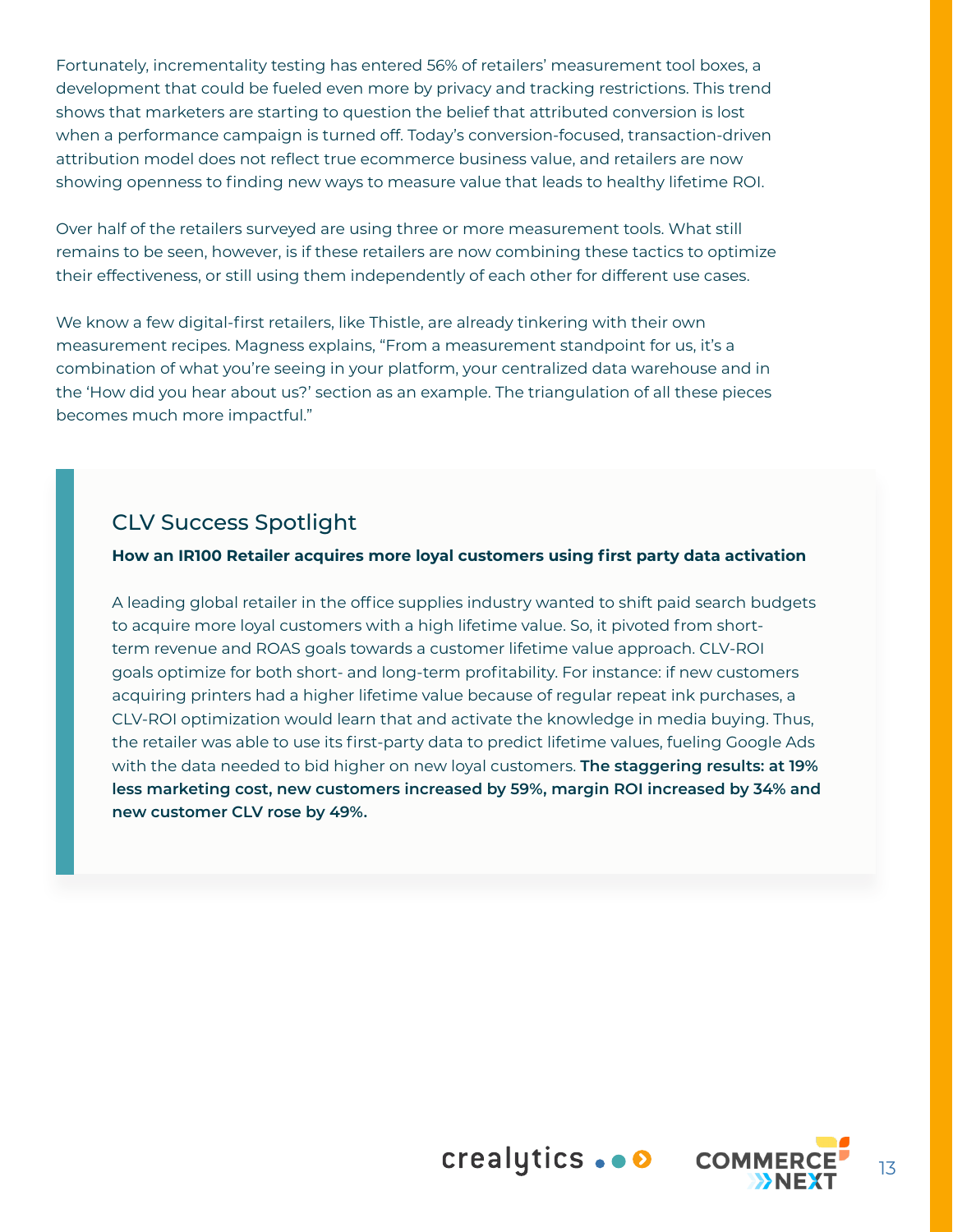### PRIVACY ROADMAP: HOW WILL IT ALL MEASURE UP?

The next big challenges for retailers in the new privacy era will be first-party data activation and measurement.

Even though 33% of retailers seemed worried about display retargeting becoming more inefficient (see Q3), display retargeting wasn't the most used or effective tool, even before this new era of privacy. Display retargeting is often not very incremental, so the losses in targeting precision and performance are not as relevant as other channels.

Targeting is also likely to get too much heat in the post-cookie conversation, as first-party data may mitigate many of the targeting challenges. Most of the ad budgets continue to flow to ad platforms like Google Ads, Facebook and Retail Media; these players will continue to have excellent first-party data that informs intent and interest-based targeting. Plus, if retailers start to activate more of their own first-party data points on ad platforms, they will see new levels of targeting precision and effectiveness through the power of combined first-party data — just like they do today with lookalikes.

So, what's left to solve now? Measurement.

It's time to get off the last-click train and get better with incrementality. With such a heavy reliance on last-touch ROAS and revenue measurement, we're only getting a fraction of the picture and not learning valuable lessons to help us improve acquisition in the post-cookie environment. Last-click only tells us "what" the customer clicked before converting, and has many flaws when used on its own. When just focusing on that last click, bottom-of-the-funnel tactics get over-credited for a sale.

Rather, we have to enrich our attribution data with: (1) incrementality to understand whether specific marketing tactics were the true reason a particular customer converted  $4$ ; and (2) CLV to better understand the net long-term value of acquisition programs. Only with all three of these measurement tools will we have the true "why" from the customer acquisition story, particularly without cookies and device IDs.

As long as we're moving away from third-party acquisition strategies, we might as well also transition away from last-touch ROAS dependence, and continue 2021 with a privacy-first testand-learn approach. We're already modernizing our acquisition and retention marketing tactics — let's do it with measurement tools, too.

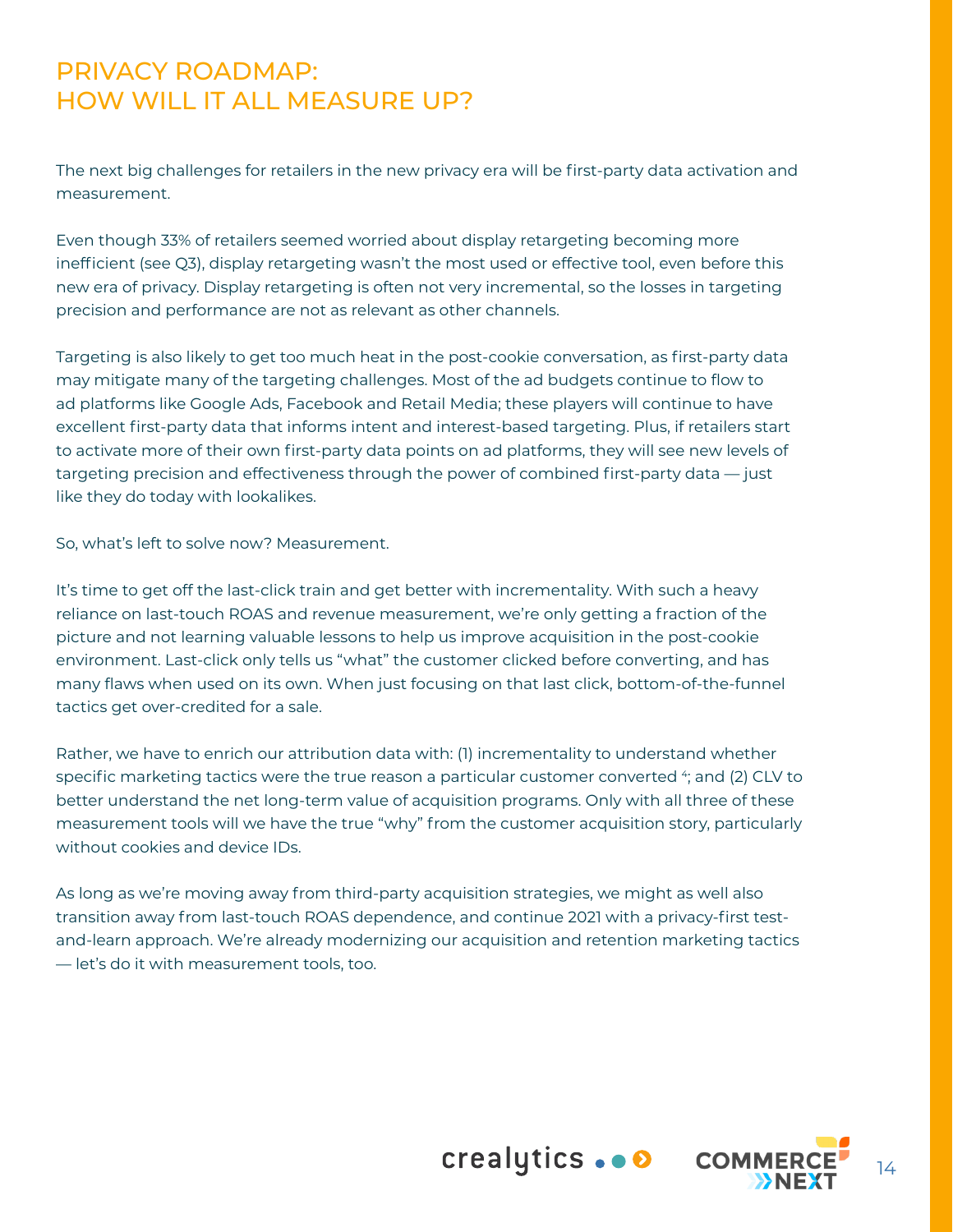# **SOURCES**

1 https://www.internetsociety.org/resources/doc/2019/trust-opportunity-exploring-consumer-attitudes-to-iot/

<sup>2</sup> https://www.kaushik.net/avinash/marketing-analytics-attribution-is-not-incrementality/

3 https://hbr.org/2021/02/what-digital-advertising-gets-wrong

4 https://www.adexchanger.com/data-driven-thinking/not-just-pass-fail-why-incrementality-tests-are-the-

future-of-performance-measurement/